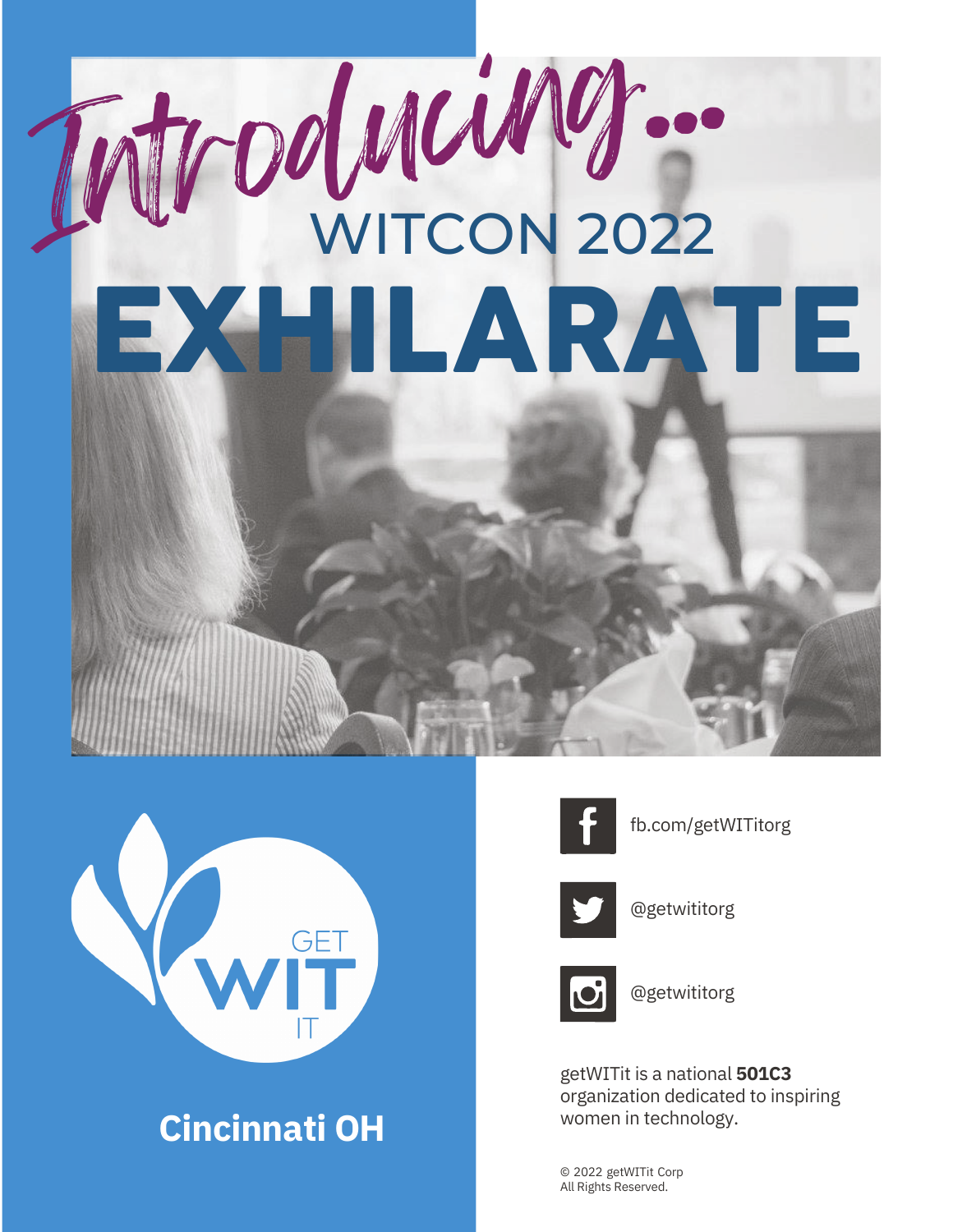## **ABOUT US** EXHILARATE **WITCON 2022**

#### **MISSION**

The getWITit mission is to build a supportive environment where women of all backgrounds flourish in technology and to create opportunities for women to inspire others. Learn more about getWITit on our website: [www.getwitit.org.](http://www.getwitit.org/)

#### **VISION**

getWITit fosters an environment that inspires diverse thought within technology by building passionate communities to promote change. We aspire to cultivate local community engagement so that women can sustain, excel, and advance in technology careers. The foundation of our organization is the annual chapter conferences which provide new technology content while promoting empowerment and the inclusion of women in technology. Our chapters share ideas and create support systems through local events to ignite new relationships.

#### **STRATEGY**

By connecting women in technology at a local level, we awaken a powerful resource that leads the way in driving innovative talent. We unite communities that rally around an annual conference to promote our mission.